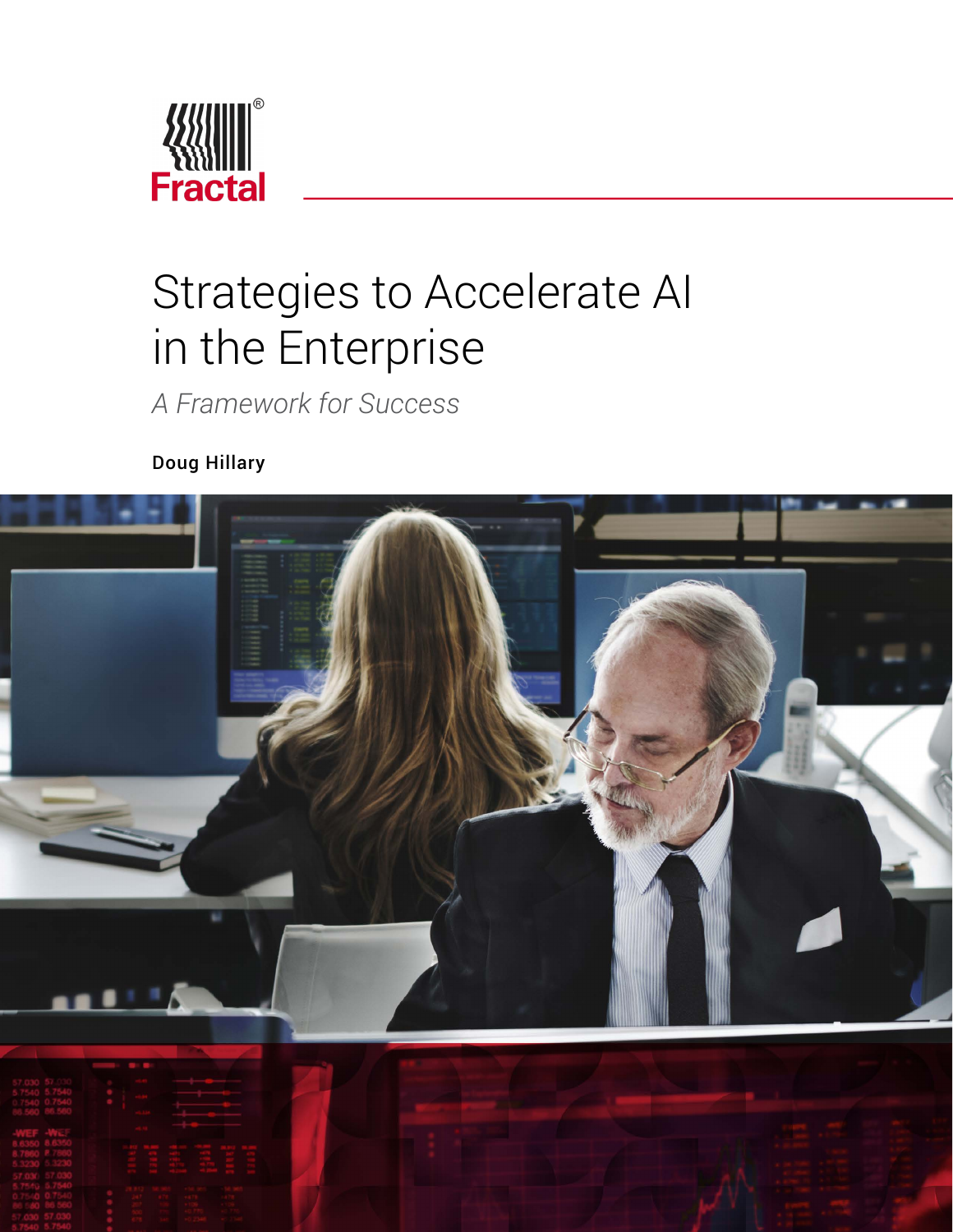

### Doug Hillary *Board Advisor at Fractal Analytics and former Senior Vice President, Performance Analytics Group at Dell Technologies*

Doug provides advisory services to help advance Fractal Analytics' capabilities, services, and offerings to empower enterprise clients.

Doug held various leadership roles at Dell for more than 19 years. In his most recent role, he was responsible for providing global data, reporting, and analytics services to support Dell's sales, marketing, finance, services, e-commerce, and operations business units. He also partnered with IT to launch Dell's first enterprise-wide big data business intelligence solution to create a platform that significantly improved enterprise level descriptive analytics while enabling and accelerating predictive analytics at global scale.

In his prior role at Dell, Doug was the Vice President of Dell Services, where he was responsible for delivering data center and desktop managed services and outsourcing engagements for Dell customers worldwide. His responsibilities included ownership for a \$1.5B P&L, solution design and delivery, and global leadership of over 6,000 professionals. Prior to that, he held several senior executive roles in Dell Services where he led growth and scaling of Dell's enterprise and global service capabilities to serve customers in all segments and regions. Throughout his tenure at Dell, Doug was also a champion and leader for diversity, STEM education for girls, and an advocate for women in technology leadership.

Doug leverages his passion, knowledge, and experience to help Fractal Analytics and clients accelerate the use, adoption, and value creation with data, analytics, and AI in the enterprise.

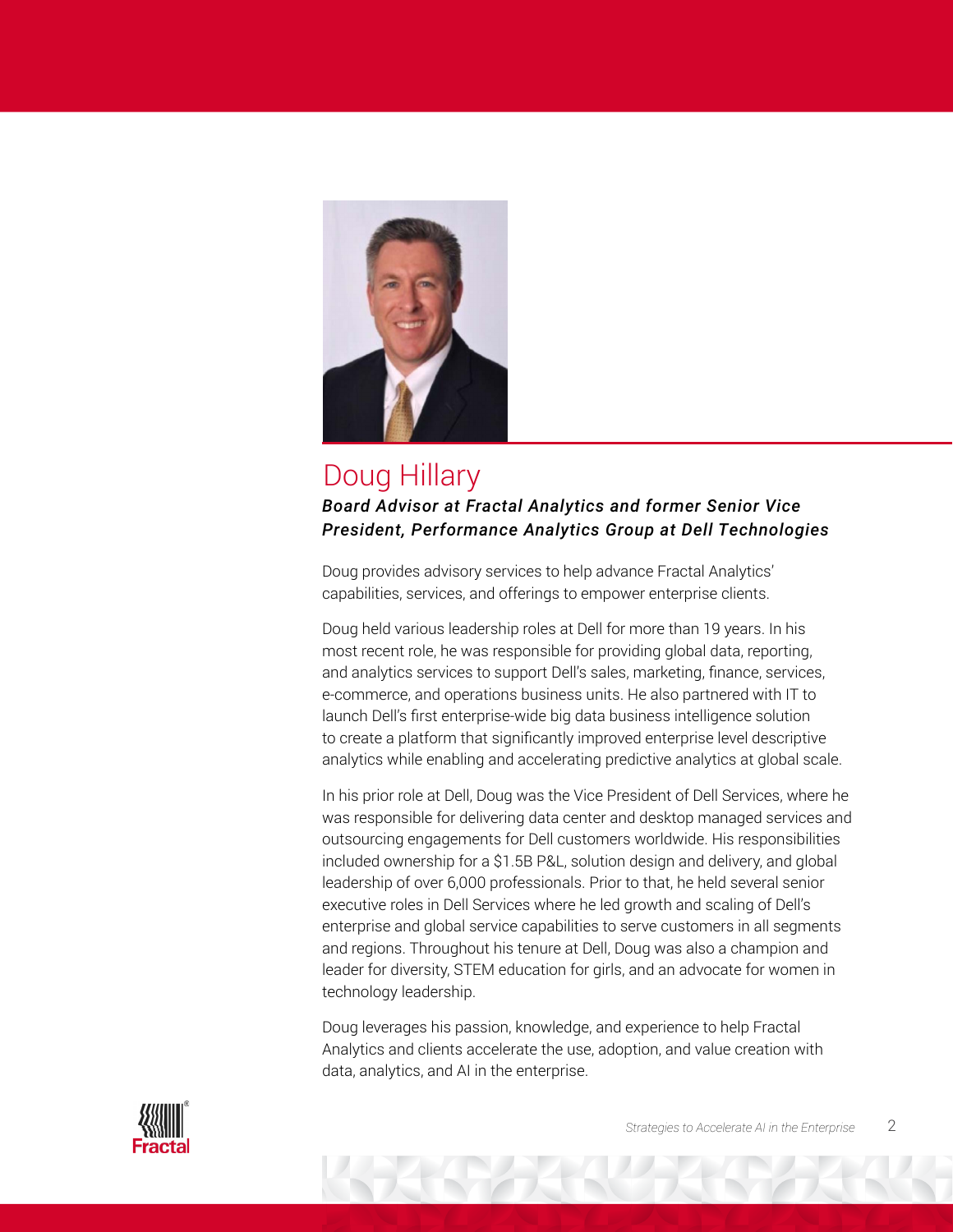Artificial intelligence (AI) has limitless potential, and for most enterprises, we are only scratching the surface of the potential opportunity. There are many examples of enterprises embracing artificial intelligence to predict buying patterns, understand customer behavior, create personalization, help in genome research, optimize supply chains, conduct financial trading, or recommend movies. For these companies, artificial intelligence has already become a competitive differentiator.

> However, there are many more companies who are trying to figure out the reality vs. the hype and how to either begin or accelerate their own journey. For these companies, it's still a significant challenge if not a daunting undertaking to begin the AI journey. Many firms also have concerns over technology selection, cost, integration, privacy, security, and regulatory challenges.

These challenges are not unique to AI. They are many of the same challenges that have existed in the widespread effort to adopt, use, and benefit from analytics and machine learning (ML) initiatives. Therefore, given these challenges, how can you start the journey if you haven't already done so?

The strategies discussed in this white paper are intended to provide guidance and suggestions for organizations and enterprises who are navigating through this journey. However, these strategies can also be applied by leaders of business units, divisions, or other entities of larger organizations who wish to adopt or accelerate their analytics and AI initiatives.



**1.** Gain C-Suite Sponsorship



**2.** Coordinate Your Enterprise Strategy and Investments



**3.** Establish Data Governance and Management



**4.** Solve Enterprise-Level Business Problems



**5.** Build, Scale, and Partner for Talent and Access to Intellectual Property



**6.** Organize for Success



**7.** Create and Strengthen a Culture of Collaboration and Experimentation

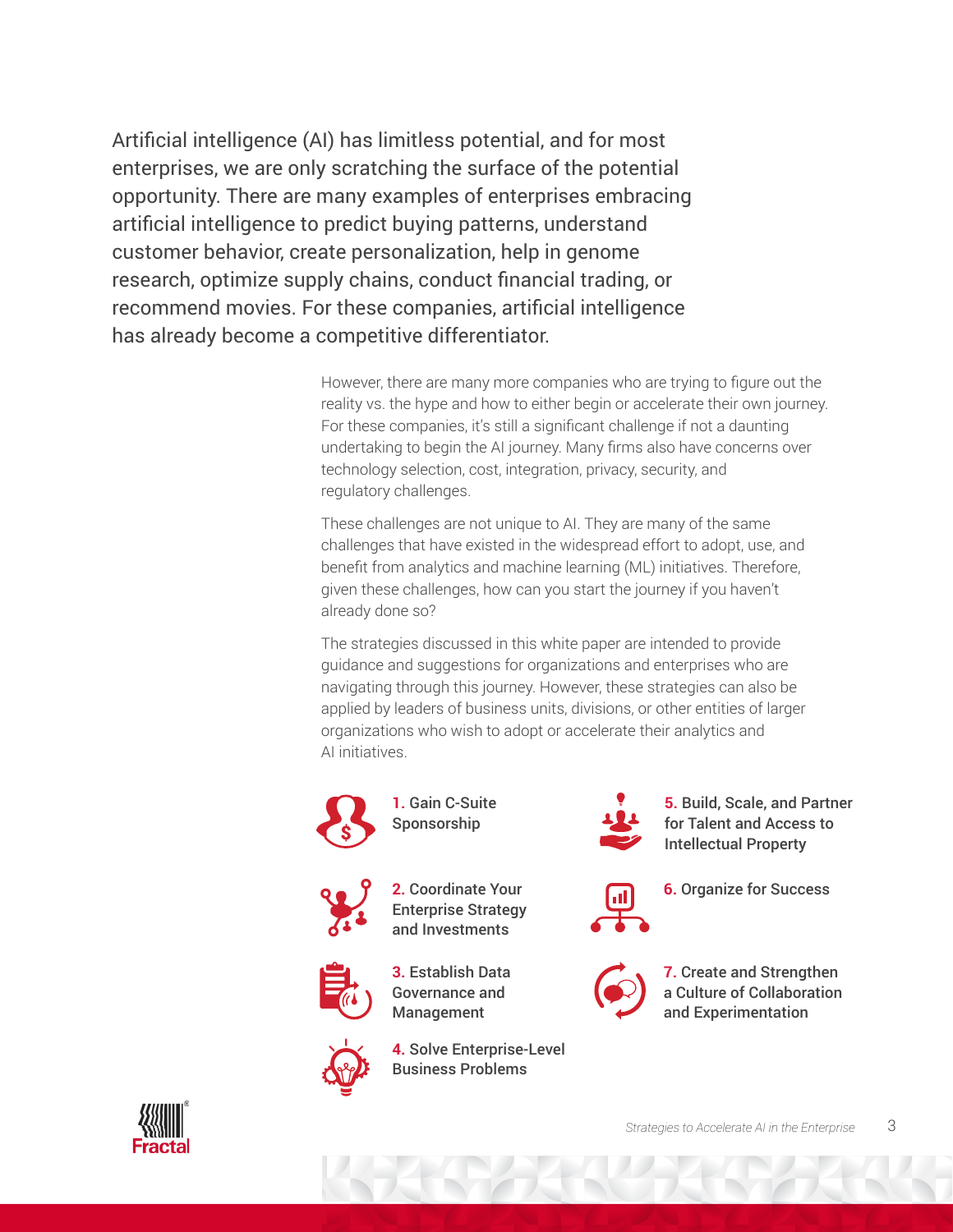# Gain C-Suite Sponsorship

1.



*To ensure success in adopting or accelerating analytics or AI across your enterprise, it's important to provide active sponsorship from all C-suite leaders. These leaders must make cultural adoption a priority to drive progress, and align your assets, investments, and plans to your corporate strategy.* 

#### Executive buy-in is key to success.

Executive sponsorship and buy-in is vital for success. The more engaged and bought-in the C-suite is for AI, the better the chance of success in implementing and adopting Analytics and Artificial Intelligence across the enterprise. Ensure that all senior executives engage, actively participate, and "buy-in" to the initiative. It is even more critical as technology, data, complexity, risk, and demand increase. According to McKinsey Global Institute, "strong executive leadership goes hand-in-hand with stronger AI adoption. Respondents from firms that have successfully deployed an AI technology at scale tended to rate C-suite support nearly twice as high as those from companies that had not adopted AI technology."1

#### It's not just the job of a CDO, CIO, or CAO—all need to buy-in.

It's not just the job of a single function, the CDO, CIO, and/or CAO if your firm has adopted these roles. If there is no business leader or function that is chartered (and empowered) to spearhead your AI efforts, then you are at risk of falling behind your competitors. Therefore, as a critical first step it is important to establish clear executive ownership for data and analytics (e.g., a CDO and/or CAO). Ensure that the functional leader and their teams are staffed at an appropriate level to drive the transformation strategy and change management needed throughout the

enterprise in order to be successful. One-off, independent, or silos of effort will not succeed and may impede progress due to competing strategies, investments or performance

Ensure there is active and engaged sponsorship from all C-suite leaders.

 *1: McKinsey Global Institute, "Artificial Intelligence: The next digital frontier?", June 2017*

objectives.

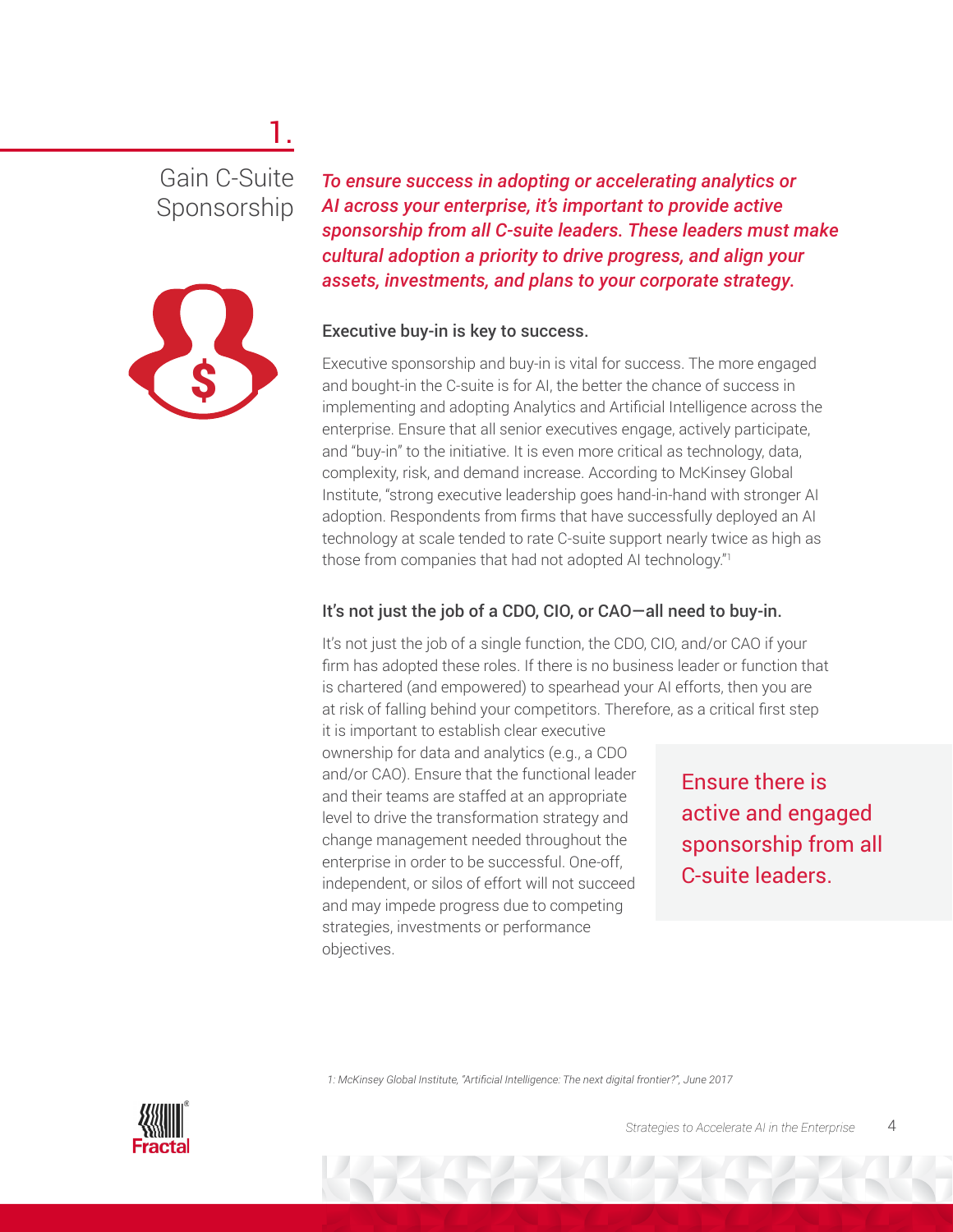#### Align assets, investments, and plans to enable your corporate strategy.

It is important that you are able to drive strategy, resources, investment, and set the tone for the organization and cultural adoption. This includes active engagement and support for BI/AI strategy, assets (both IT and human), investments, and cultural adoption. By contrast, if budget for AI projects, initiatives and/or talent are disbursed throughout the enterprise, or not aligned to enterprise priorities, it will impede progress. Therefore, once you establish commitment at the C-suite level and formalize your strategy, you should also determine how you wish to manage and control your budget and capital throughout the enterprise, particularly if your current landscape consists of competing internal (or external) analytics or AI efforts.

This is not to suggest analytics or AI budgets should not exist throughout the organization but if left unmanaged or not aligned to your enterprise strategy, then the end result may be sub-optimized use of budget, capital and resources, or worse, competing solutions and efforts. The key is to identify the budget and resources, and align them towards your desired outcomes.

#### Make cultural adoption a priority to remove barriers, obstacles, or blockers.

Cultural adoption is perhaps the biggest single challenge and requires the most tops-down leadership to define, communicate, and reinforce the vision/strategy. Be sure to hold the organizational leaders accountable to execute the changes required to drive the transformation. Executive leadership needs to remove barriers, obstacles, or even blockers if required to increase the chance for success.

#### Champion and communicate wins and progress.

Champion and communicate wins and progress to the broader organization. This will help reinforce the commitment from the top as well as garner support for the transformation. Reward and recognize champions to reinforce and support the behaviors and leadership you need for success. Conversely, a lack of communication and engagement from the top will slow or delay progress by reinforcing that "business as usual" is acceptable.

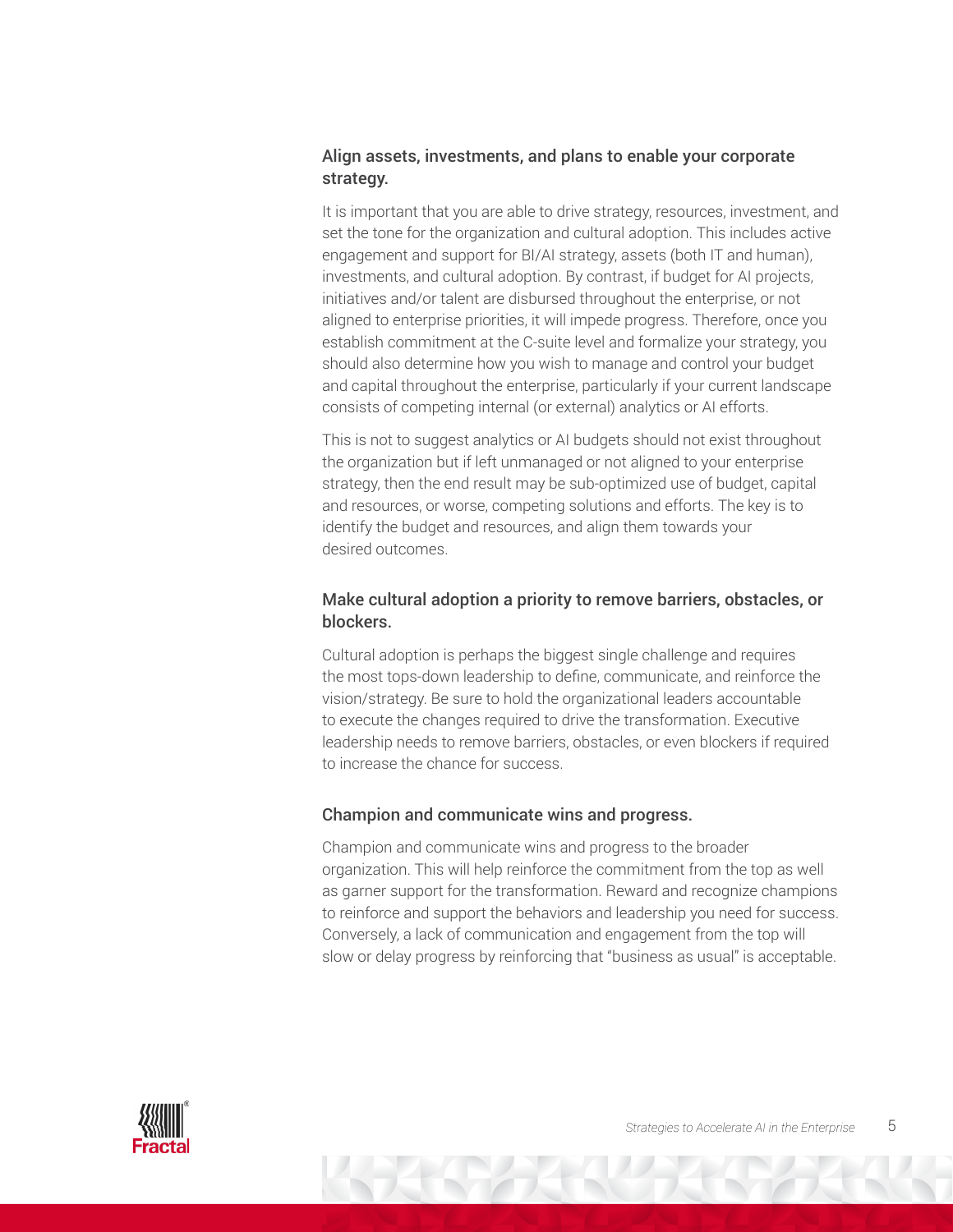# 2.

Coordinate Your Enterprise Strategy and Investments



*Make sure you drive strategy and investments that align the C-suite, business, IT, data, and analytics functions or organizations. Success also requires a tops-down, coordinated strategy for IT investments to create or optimize big data solutions, data storage, apps, BI tools, and platform integration.* 

#### Have a strategy, plan, and roadmap that aligns business, IT, and analytics.

You need to have an integrated strategy, plan, and roadmap that aligns business, IT, and analytics. This could take the form of a strategic plan and three-year roadmap to align and drive investments in IT, processes, and talent. This roadmap should include your strategy (and timing) for investments in the entire "BI stack" including data storage and governance, big data technology, BI, analytics, and visualization tools and solutions. Without an integrated plan and roadmap, it will be difficult to yield an appropriate ROI on your IT investments.

#### Create a strong Business-IT partnership to promote progress.

There must be collaboration by all key stakeholders and functions to ensure enterprise benefits. Business-IT partnership is vital for success. It's not purely IT's role to implement big data, analytics AI projects, or fix "data problems". Business leaders must take ownership and responsibility to partner with IT and other functions to drive analytics and AI initiatives. Silos are the enemy of progress.

#### Big data is part of the "BI stack" and overall solution not the end- state.

Investing in big data architecture is critical to success, particularly given the explosion in data and data sources like video, chat, Internet of Things, and sensor technology—largely "unstructured" data which complements most legacy "structured" data sources like CRM and ERP systems. However, big data solutions should be considered part of the strategy for the "BI stack" of technology from data ingestion, storage, discovery, modeling, analytics/ML, visualization, and mobility.

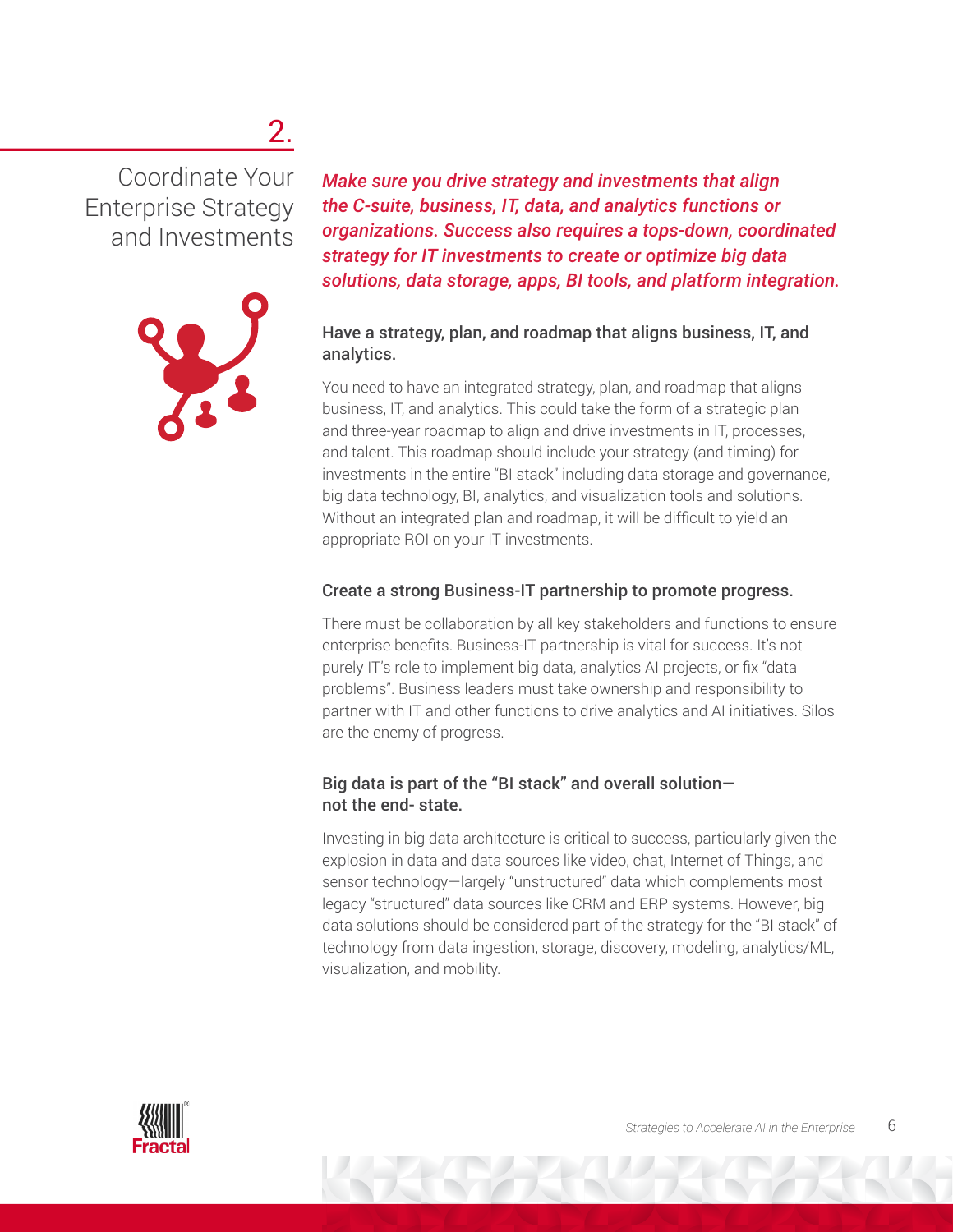Big data can provide scalable, fast, and responsive BI and AI solutions to manage both structured and unstructured data. In order to maximize success of your investment in big data, it is equally important to determine what data you will store and make available through an enterprise data warehouse, data lake(s), and high performance memory-resident appliances in order to provide fast, responsive solutions for the business. As discussed later in this white paper, this also requires an effective enterprise data governance capability.

On top of this architecture, you also need to consider what tools are required to enable data exploration and visualization by the business and end-users. There are a number of compelling solutions currently available, and many more being introduced so it is important to strategically assess these solutions against your enterprise requirements and rationalize the tools you require for the given business need or use case. If you have too many BI tools, it can result in inefficiencies, confusion, competition, and a drag on productivity. Ultimately, you may choose several depending on your needs, but the key is not to ignore BI analytics and visualization tools as part of your overall BI architecture strategy and roadmap.

#### Create or scale a BI system that provides a platform for innovation, analytics, and AI.

Building an enterprise-wide business intelligence or business management system can create a robust big data platform for not only descriptive analytics and reporting, but an effective and fast way to implement predictive analytics solutions, ML, and AI at scale. Build once and share for the benefit of the enterprise is much more effective than building

isolated solutions throughout the enterprise. A business management system works well when combined with effective data governance policies and practices governing what data is available in data warehouse(s)/ data lakes, for whom, and how it can be accessed and utilized. Such a platform can actually accelerate innovation and AI by allowing faster identification of end-user best practices or ideas, rapid prototyping, replication, and deployment of best practices, algorithms, and solutions.

An enterprise-wide BI or business management system can accelerate analytics or AI in the enterprise.

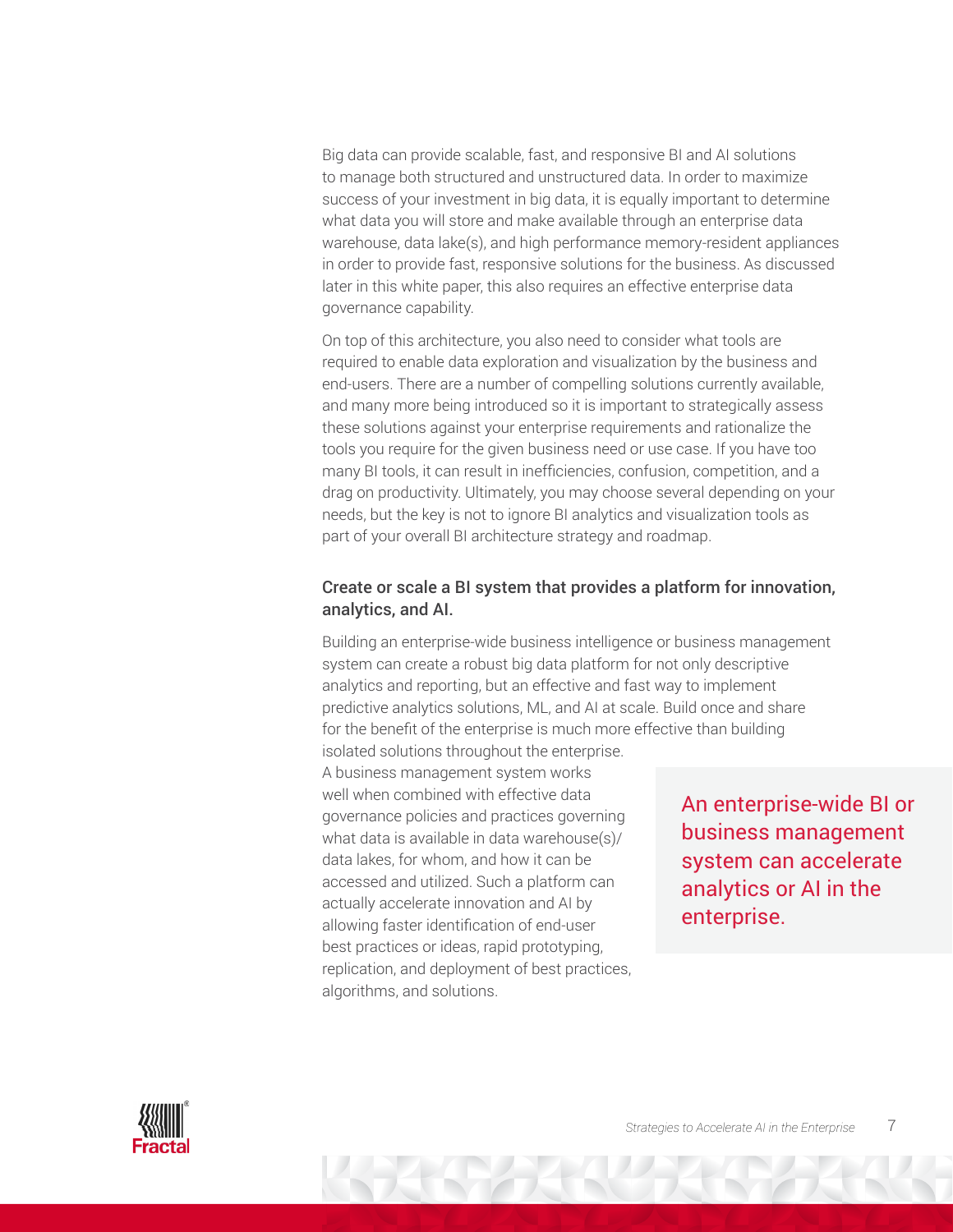On top of this platform, you can readily apply analytics and visualization solutions to drive a scalable, fast, single-source-of-truth solution for the enterprise. It also accelerates analytical discovery by the business since it represents a large volume of trusted, normalized, and relevant data which can be easily accessed and analyzed by the business to determine drivers for success or reasons for under-performance. Ultimately, this will lead to improved ways of evaluating business performance, or introduction of predictive measures and KPIs for success. Therefore, in the context of AI, such a platform enables and accelerates the ability to leverage ML and AI faster and more broadly across the enterprise. It is essentially a platform for analytics and AI innovation.

#### Establish the ability to do rapid prototyping with business and IT teams.

Utilize a prototyping capability or data lab to allow the business to perform rapid testing of new theories, algorithms, or models prior to production. Speed is essential, but so is scalability, security, and maintainability. Rapid prototyping can not only speed solutions to the business, but it can also raise confidence in the final product before it is released which accelerates adoption. You may also wish to create a cross-functional task force encompassing key business leaders with responsibility for chosen use case(s), data, analytics capability, IT, and IP partner(s) to collaborate on critical initiatives utilizing rapid prototyping and agile methodology to quickly move from idea to testing and action. This would also allow you to iterate quickly in enhancements to improve the quality of the product or solution before going into production.

#### Agile methodology can help accelerate the development of analytics and AI solutions.

Agile methodology also needs to be embraced to develop analytics and AI solutions at both speed and scale. Traditional IT development projects take too long, are too rigid, and often do not meet the needs of the business, which do not remain static. You need to have a way to iterate the development process and deliver more frequent "wins" to the business. Otherwise, they will look for solutions elsewhere, which can result in proliferation of "shadow IT".

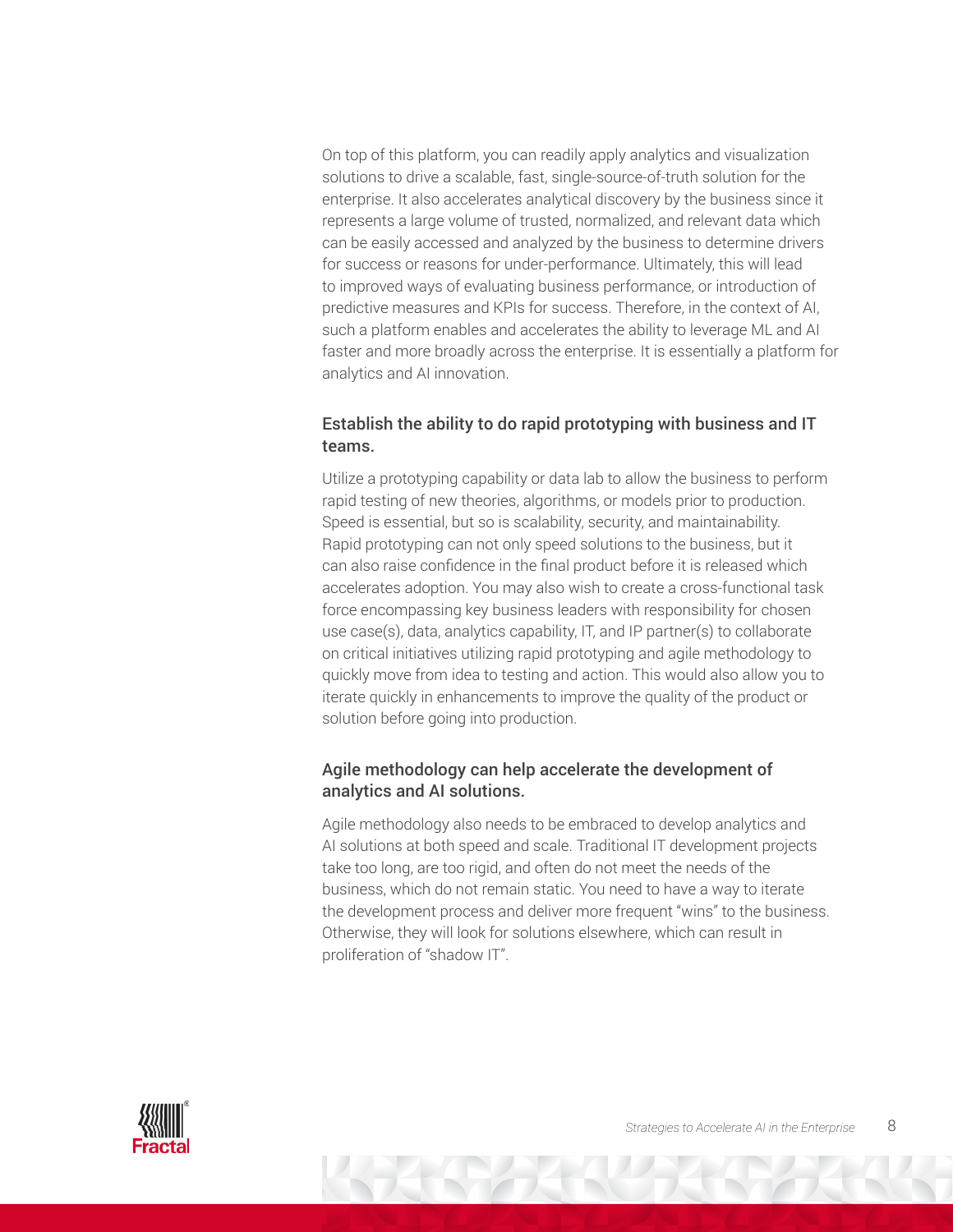Through agile methodology, the business is allowed direct and immediate access to all data within the data warehouse or data lake which precludes the need to acquire, replicate, or export the data into offline tools or systems (in effect creating "shadow IT"). This also allows the business users to shift efforts towards analytics insights and action while ensuring compliance to enterprise data security, privacy, regulatory, risk, and scale considerations.

#### Data integration, harmonization, and governance are critical to success.

Data integration and consolidation into data warehouses and data lakes are critical enablers for success. Collecting, storing, and providing data is the lifeblood of analytics and AI. Fragmented, "shadow" IT (data disbursed throughout the enterprise in various sources, which are often unsupported and unmanaged) is a significant drag on speed, productivity, and ability to implement enterprise-wide AI solutions. Beyond data collection and integration, data governance is essential to make sense of the data, improve (and maintain) data quality, and manage the access, use, and distribution of the data to enable the enterprise AI strategy.

#### Be open to strategic partnerships for creative, breakthrough thinking and IP.

There is significant investment flowing into AI and related fields. Don't miss out on the opportunity to partner with leaders in innovation and IP. Strategic partnerships can provide access to leading edge IP and capabilities. However, scalability, security, and integration challenges can slow adoption. As more investment flows into AI, this will become increasingly important and will require the ability to speed integration through open source, API, or cloud integration tools or platforms.

### 3.

Establish Data Governance and Management

*An enterprise-wide data strategy and governance process is a critical enabler for successful analytics and AI implementation. It's important to recognize how critical, yet challenging, it is to govern and manage data across the enterprise. An effective data governance strategy will help you understand where your data is, what is important, how you need to manage it, and how (and whom) you want to allow access to the data, and then how it will be used.*

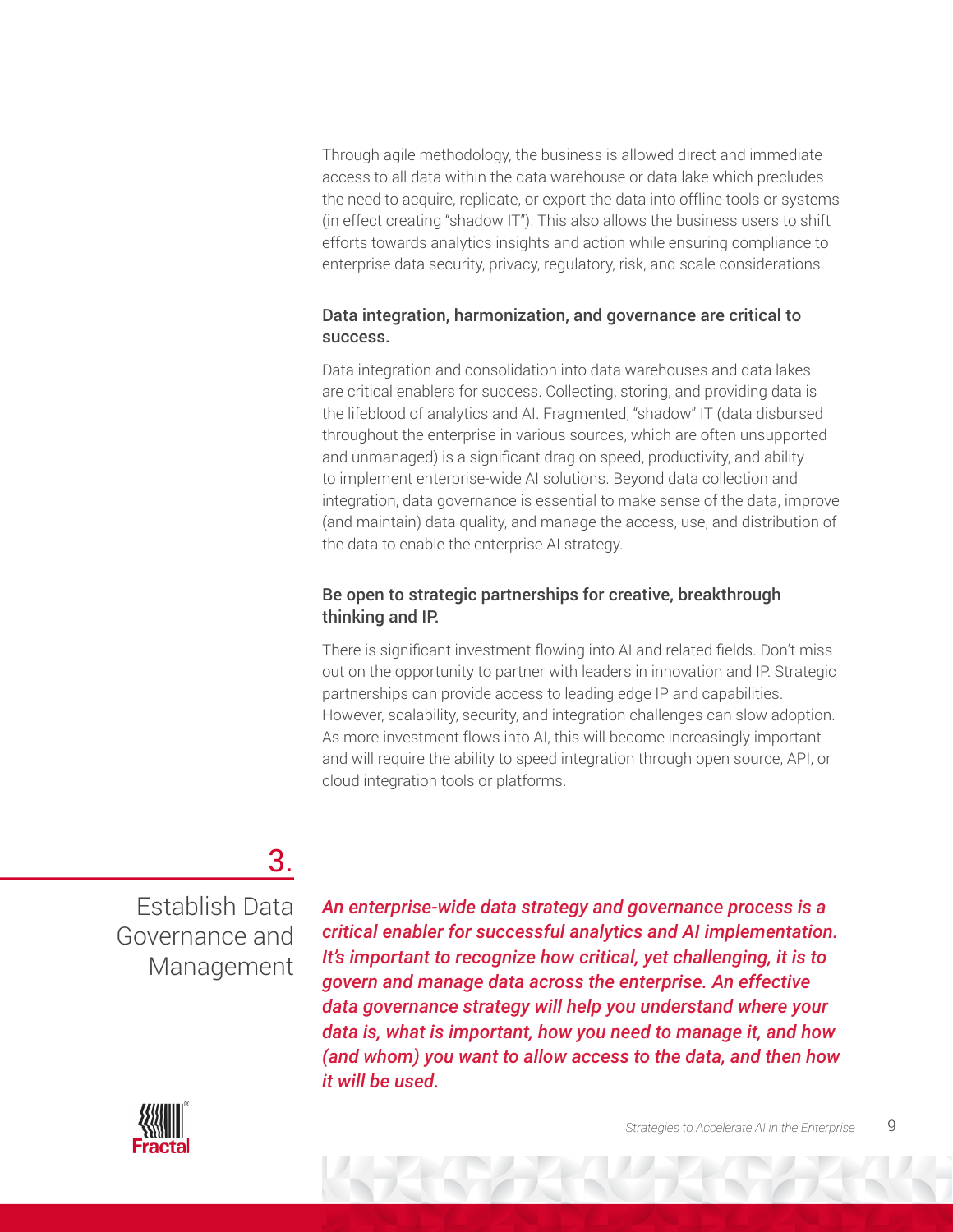

#### Data strategy, governance, and management is mandatory for success.

Given the proliferation in data, data sources, and increased end-user demand, along with more intuitive and pervasive "self-service" tools and solutions, the need to have an effective data governance program is becoming even more critical. Without data governance, all of this data will end up in a data warehouse or data lakes and become "data swamps".

Said another way, proliferation of data and uncontrolled user access can provide full freedom for business users. However, for an enterprise, it can result in confusion, duplication, inefficiencies, and distrust. The appearance of moving quickly on analytics or AI projects will mask the fact that enterprises are absorbed in an internal battle over data access and use, and not allocating the critical assets (people, process, technology) to serve a broader purpose—the organization itself, it's customers and shareholders.

#### Establish or scale out data governance and data stewardship across the enterprise.

If there is a weak or nonexistent data governance process or function, then it is critical to create or endorse an organization chartered to address this challenge with appropriate support from the C-suite. The organization or function(s) should include resources committed to manage and improve data collection, accuracy, and use across all critical business functions. The data governance organization must also define and manage data policies, standards, definitions, and manage data quality in order to support an effective analytics and AI strategy while complying with regulatory or legal requirements, privacy, security and other considerations.

Break down data silos to gain access to the data that is most critical, and decide how you want to balance control vs. speed and flexibility in use of the data.

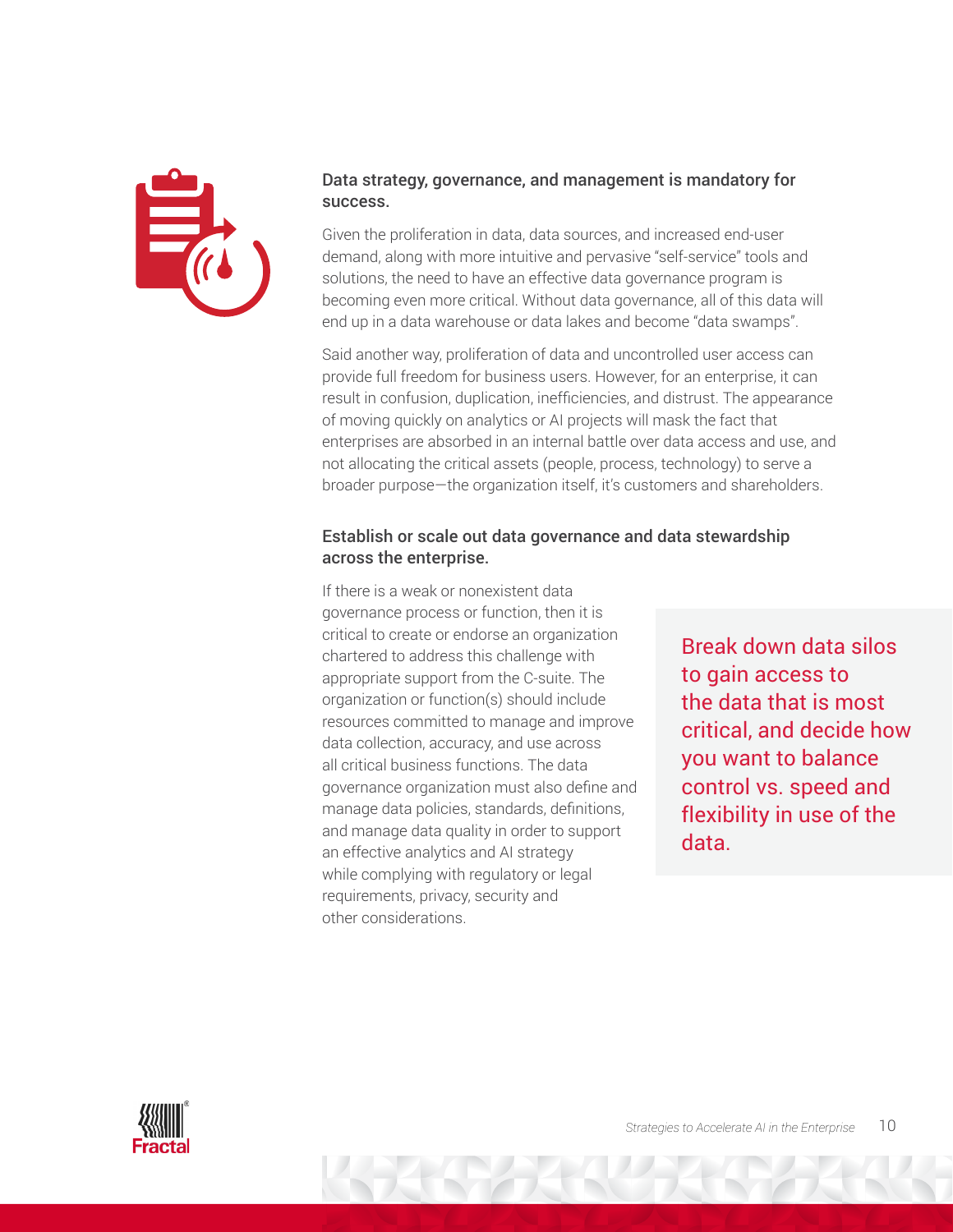#### Be maniacal about managing data quality and invest in the tools and processes to maintain data quality.

Data quality will directly impact the accuracy of the analytics and AI models and output, and the resulting business decisions, so it is critical to have strategy, tools, and resources dedicated to ensure data accuracy and availability in source systems and data warehouse(s)/lakes. If there are data quality issues, don't underestimate the criticality to have a strategy and capability to ensure ongoing data quality once you've corrected or cleaned up the data challenge(s).

#### Not all data is equal. Determine what data to tightly control, and what data you wish to make available for self-service, discovery and exploration.

Establish the rules, policies, and controls to govern critical data or KPIs, which must be tightly controlled and distributed or published vs. data you will allow for discovery, exploration, and ad-hoc analysis. This may also change over the life of the data, however, these rules must be strategically determined, managed, and controlled.

Not all data is the same, so it is important to determine what you wish to tightly control as a "single source of truth", and to comply with privacy, security, risk, or regulatory demands. What data or KPIs are most critical to make decisions, who needs them, how are they delivered, and who "owns" and produces them are a few key questions that need to be answered. Ironically, although tight compliance and governance sounds restrictive, it can actually accelerate innovation and application of predictive analytics at scale. To carry the illustration a bit further, if you have defined the key measurements you need to successfully manage your enterprise (financial or operational), then how powerful is it if you have standardized, normalized, readily available data that you can use to identify trends, variances, business unit or individual performance (and underlying attributes)? It can be argued that your ability to apply analytics solutions increases significantly, including machine learning and ultimately AI solutions.

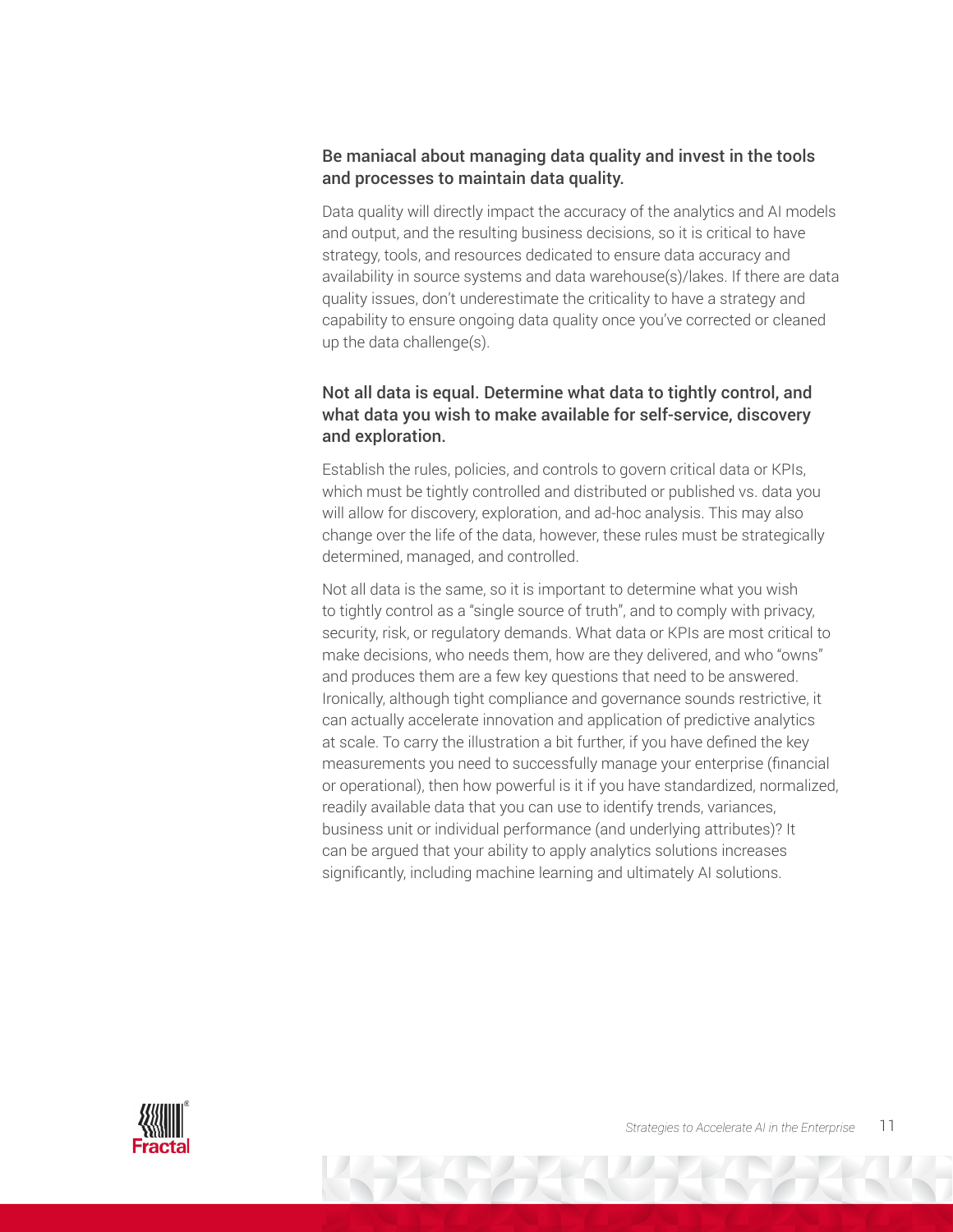In parallel, you also need to understand what you will allow for discovery, experimentation, and analysis by the end-users and business, or where you will allow "multiple versions of the truth". Given the increase in availability of more user-friendly, intuitive analytics and visualization tools, how far will you go to enable "self-service" to create new predictive analytical models or new ways of evaluating the business or creating new business process(es)? Who will you enable, with which datasets, KPIs, and use cases? These are important questions to consider. There is a balance here between being too rigid, yet being too flexible, which underscores the need to have a strategy, organizational capability, process, and adherence to a well-defined data governance model to enable an effective enterprise-wide analytics or AI strategy.

1) Too much flexibility can result in different or competing versions of the truth, which can create debates, confusion, conflict, and a significant drag on productivity.

2) Too much control can result in rigid processes, bureaucracy, slowed or lack of response to the business, and the creation or proliferation of business-led IT solutions ("shadow IT").

As you make these decisions, it's important to have a governance process in place that allows you to implement and manage these decisions, including who gets access to what, how much, and what they can do with the data. There are a growing number of vendors and tools in the marketplace that can help enforce and support these decisions (also referred to as "Metadata Management"), including Informatica, Collibra, DATUM, and Global Data Excellence, to name a few.

#### Consider creating a Chief Data Officer (CDO) role and function if you haven't done so already.

There is a lot of literature on how to organize data management functions, including the role of the CDO. However, the primary message is you need to have an enterprise-wide strategy and effective governance model managed by a function that has the charter and ability to effectively lead and manage the acquisition, quality, dissemination, and use of the data across the enterprise.

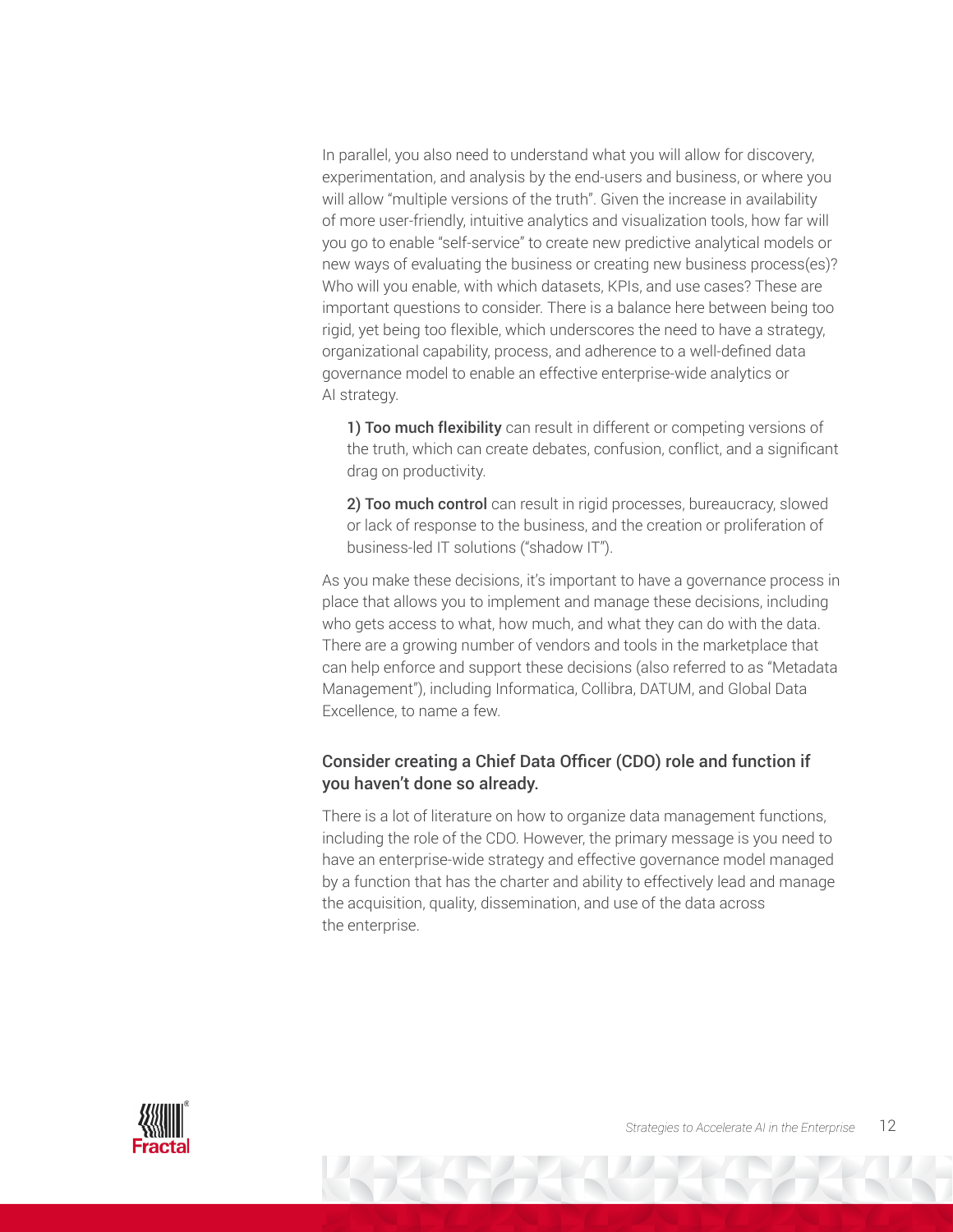# 4.

Solve Enterprise-Level Business Problems



*Identify specific business problems that you can address. Ensure they are strategic and impactful for the broader benefit of the enterprise vs. department or mid-level business problems. Too often, critical or scarce analytics and data science talent is applied to solve minor challenges, automate reporting, or other mundane tasks. It's vital to align the talented assets and investments to solve critical business problems or opportunities.*

#### The business must lead in the identification and selection of use cases or projects for AI.

Preferably, this should be done by senior executives. Projects or initiatives should be aligned with or enable the corporate strategy. Ideally, the use case or initiative will have a direct and material impact in driving the P&L (cost reduction, top line growth, profitability), better serve customers through reduced cycle time, better quality products and services, and improved customer experience to highlight a few of the most obvious choices.

It must be business-led to ensure commitment and enhance adoption. Depending on where you are in your AI journey, it may be advisable to pursue a "crawl-walk-run" approach where you identify near-term opportunities that may not be as impactful as you may hope (or plan for), but will allow you to test and learn what you are capable of doing, and how to effectively deploy AI. This "roadmap" approach can be a powerful way to build a foundation and rapidly expand your initiatives, and results, as you learn and iteratively improve. I am not suggesting ignoring breakthrough ideas or capabilities, but would suggest focusing on nearterm opportunities, building your AI "muscle" in addition to planning for breakthrough capabilities if you are still early in your journey towards adoption.

#### AI is well suited to optimize internal processes to enhance your operations, improve customer service, or deliver greater financial outcomes for your enterprise.

Ideally, it is a business process that is repeatable, where the business process may be done manually today but can be automated to the point that you can apply machine learning techniques and AI to refine, improve, learn, and strengthen the process. It's also important to approach these problems initially like experiments where you can identify the critical

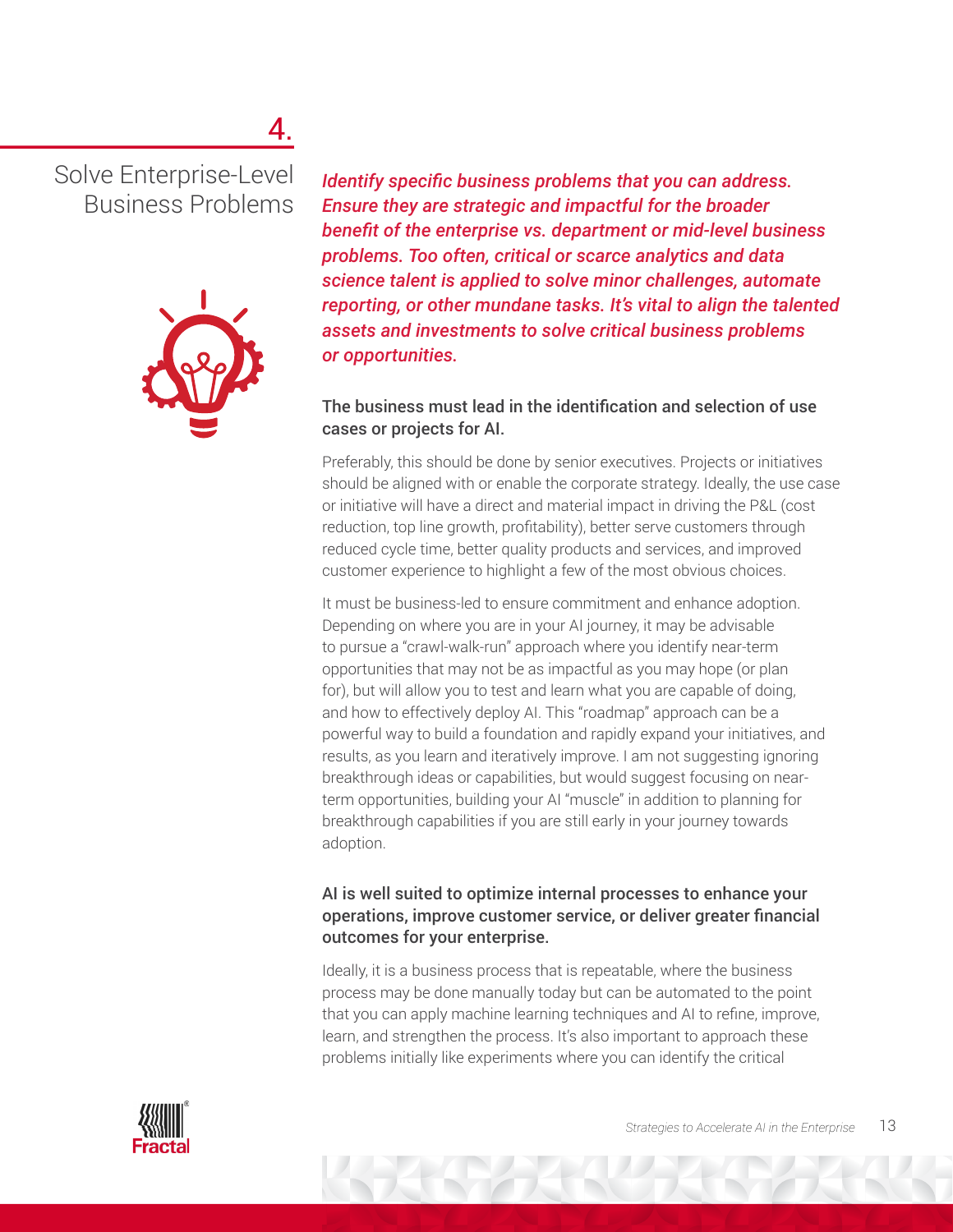success factors you want to influence or change and measure the impact of the change in process or hypothesis by implementing a new analytics/ ML/AI solution, algorithm, or model. As you do so, you can readily demonstrate the impact of the change in process with agreed-upon measurements, facts, and data which demonstrate the ROI of the solution.

#### Tie use cases end-to-end, and do not get bogged down in functional silos.

Although you may start with a specific use case like sales forecasting or demand management for supply chain, it's important to tie these use cases end-to-end, and do not get bogged down in functional silos. You may need to commence with functional solutions, but the key will be how to tie them "end-to-end" for greatest impact. For example,

Ensure the business problem or use case is strategic and understand its impact to the bottom line.

building an outstanding sales forecast model delivers a lot of value to the corporation, but what if you can tie it to your supply chain demand model?

To provide another illustration, marketing and sales must collaborate on the best use of data and insights to improve sales effectiveness, productivity, and results. Marketing data gleaned from customer browsing history, social media sentiment, or contact information can be shared with sales to provide recommendations and leads for follow-through. If the datasets or analytics solutions are not harmonized or integrated, then these will become disparate data points requiring the end user (sales person) to access multiple sources to seek the information, or they may not get the information at all. As a result, integrating these different datasets into a consolidated solution, recommendation, or set of actions for sales will have a much bigger impact than if they stood alone, or worse, competed for attention. For the sales end user, this means a loss in productivity as well as forcing them to decide what is the most appropriate or effective action to take.

#### Don't underestimate the importance of process engineering skills.

Most business problems that can be automated need to be defined in an "as-is", "to-be" state where you can apply analytics, ML, and AI solutions to automate, learn, and improve. Experiment and test. Measure before and after. Tweak, modify, and learn.

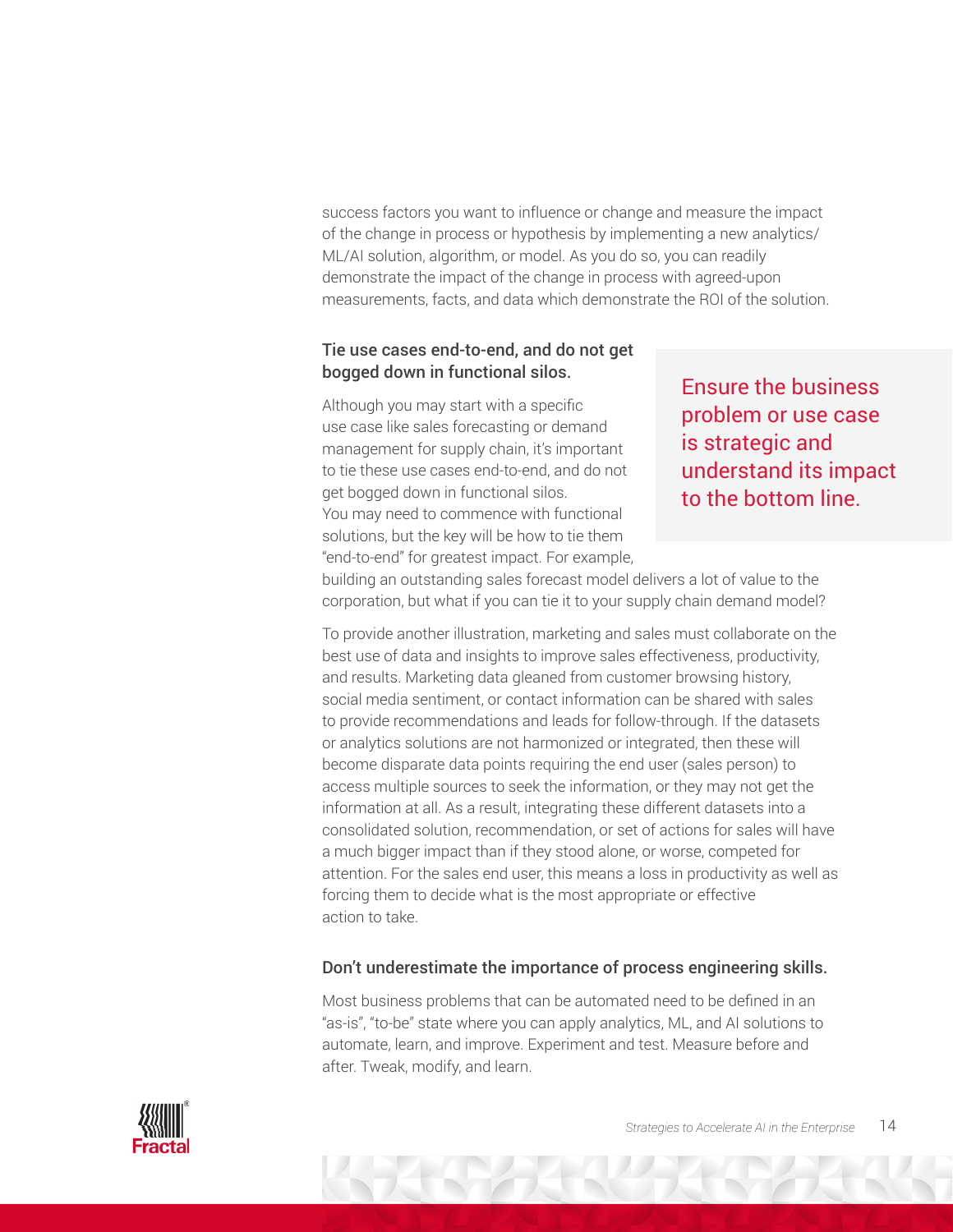Process engineering skills are critical. Your organization must have the ability to assess current and proposed future state processes that require change.

For example, how do you perform sales forecasting or demand management today? Is it being done on spreadsheets using different formulas, gut instinct, or other means and then manually rolled up? If so, how can you automate the process, embed that into a tool that you can apply ML and AI to in order to learn, improve, and dramatically increase the outcome? At the root of this, you need to have the ability to do process engineering and ultimately, process redesign in addition to the analytics/AI work.

#### Embed these new AI-driven solutions into decision-making tools and processes.

It's critical to think about how you can embed these new AI-driven solutions and processes into decision-making or transactional systems. These will yield the greatest impact on the bottom line, customer satisfaction, and productivity. Think about your CRM or sales tools and how you would embed these "recommendations" into your point of quote, transaction, or customer interaction. This can be a powerful differentiator in how you serve customers and how you can improve your P&L.

For illustration, how impactful would it be if you can provide automated recommendations to optimize product configurations or add-on and upsell recommendations at the point of quote or order? Even better, what if these recommendations didn't require human intervention? Ultimately, integrating AI into workplace processes, decision-making, or transactional tools is the key to long-term success. A redesigned end-to-end process with applied machine learning techniques will not only facilitate faster and better decision-making, enhance business performance and customer experience, but the cost to identify, and deliver on these decisions is dramatically reduced over historically manual (or nonexistent) methods.

#### Personalized recommendations will accelerate end-user acceptance and adoption.

Generic algorithms and models are generally more advantageous over pure "gut instinct" (although some might argue otherwise). However, the more personalized the recommendation, the better. This also suggests that you should think about how your customers or end-users consume information and how you can deliver your analytics/AI solutions in a relevant, intuitive, and adaptive manner. Man-machine interface is becoming increasingly important as the amount of data, and data-driven solutions multiply.

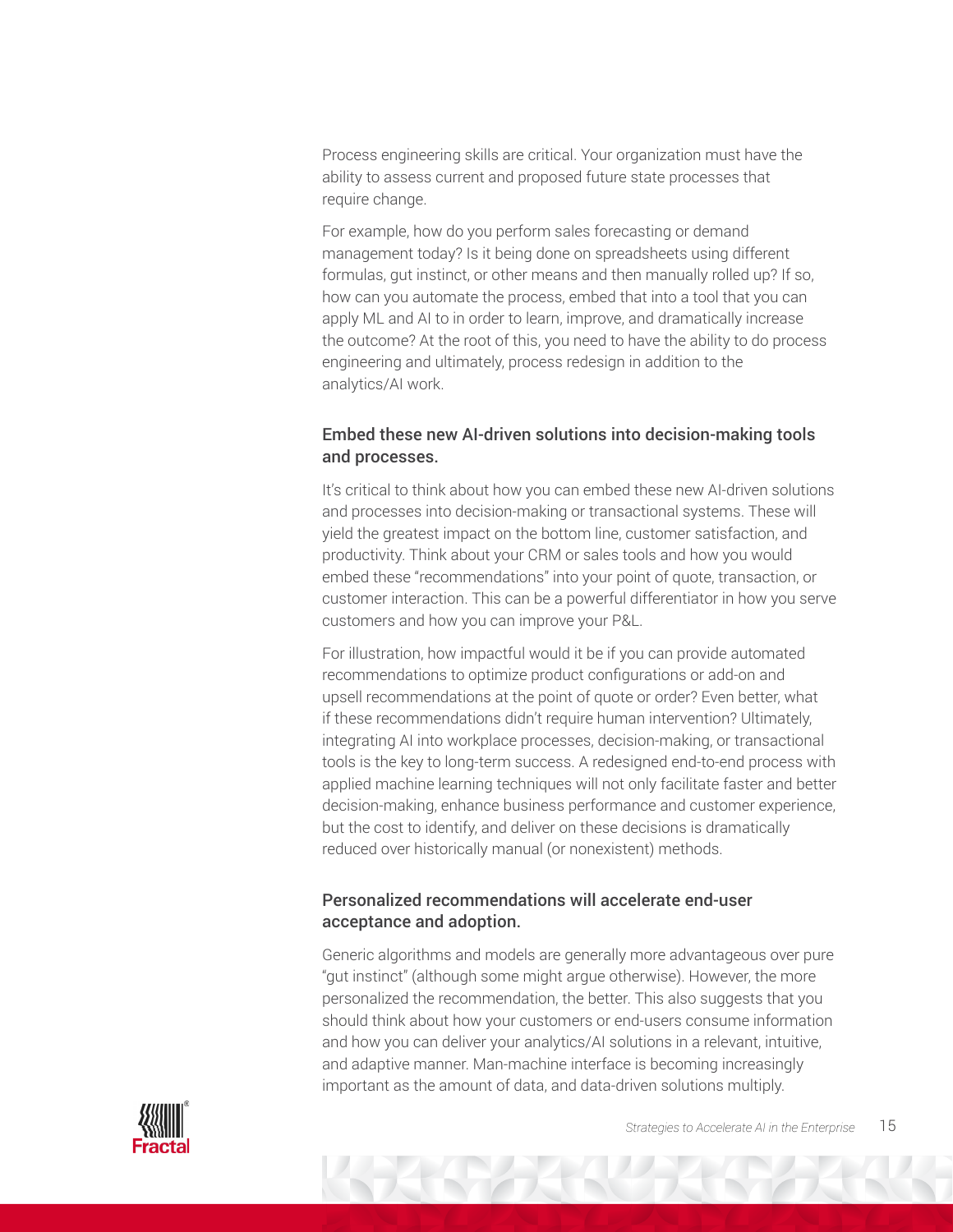It's not sufficient to deliver large static reports with hundreds of rows of data. The key is how you convert the data into insights and actions for the individual end-user to act upon.

# 5.

Build, Scale, and Partner for Talent and Access to Intellectual Property



*To be successful, it's important to develop, partner, or acquire the critical skills you need. It's well documented that the demand for analytics and data science professionals exceeds the supply of talent, and the gap is increasing.*

#### Ensure you have a strong recruitment process with leading universities and institutions developing analytics talent.

If you have an in-house analytics team, ensure you also have a strong recruitment process and relationships with universities to gain access to critically needed analytics talent. In a highly

competitive field like analytics and data science, it goes without saying that you also need to have competitive salaries, benefits, and a well-defined, structured, (and enviable) career path that not only defines upward mobility, but encourages cross-training.

#### Create or leverage talent development programs to build expertise, skills, and scale.

It's impossible to accelerate creation or adoption of AI without the right talent or partnerships with industry leaders and innovators.

Once you acquire the talent, it's also important

to retain the talent and expertise. This means investing in talent retention or development programs that allow you to quickly ramp new hires, provide advanced skills, and mitigate the impact of turnover. Given the high demand, and high attrition of talent in this space, a rigorous talent development program can help reduce turnover while accelerating the use of critical knowledge or skills to be successful – whether "hard" or "soft".

Development programs should also bridge the gap between the "science" (e.g., predictive analytics, machine learning, deep learning) of analytics and data science and the "art". Deep business or domain knowledge is needed to be most successful, or ensure the analyst is embedded in the business. Don't ignore the importance of soft skills like verbal and written communications, including "storytelling". Invest and develop skills in these areas.

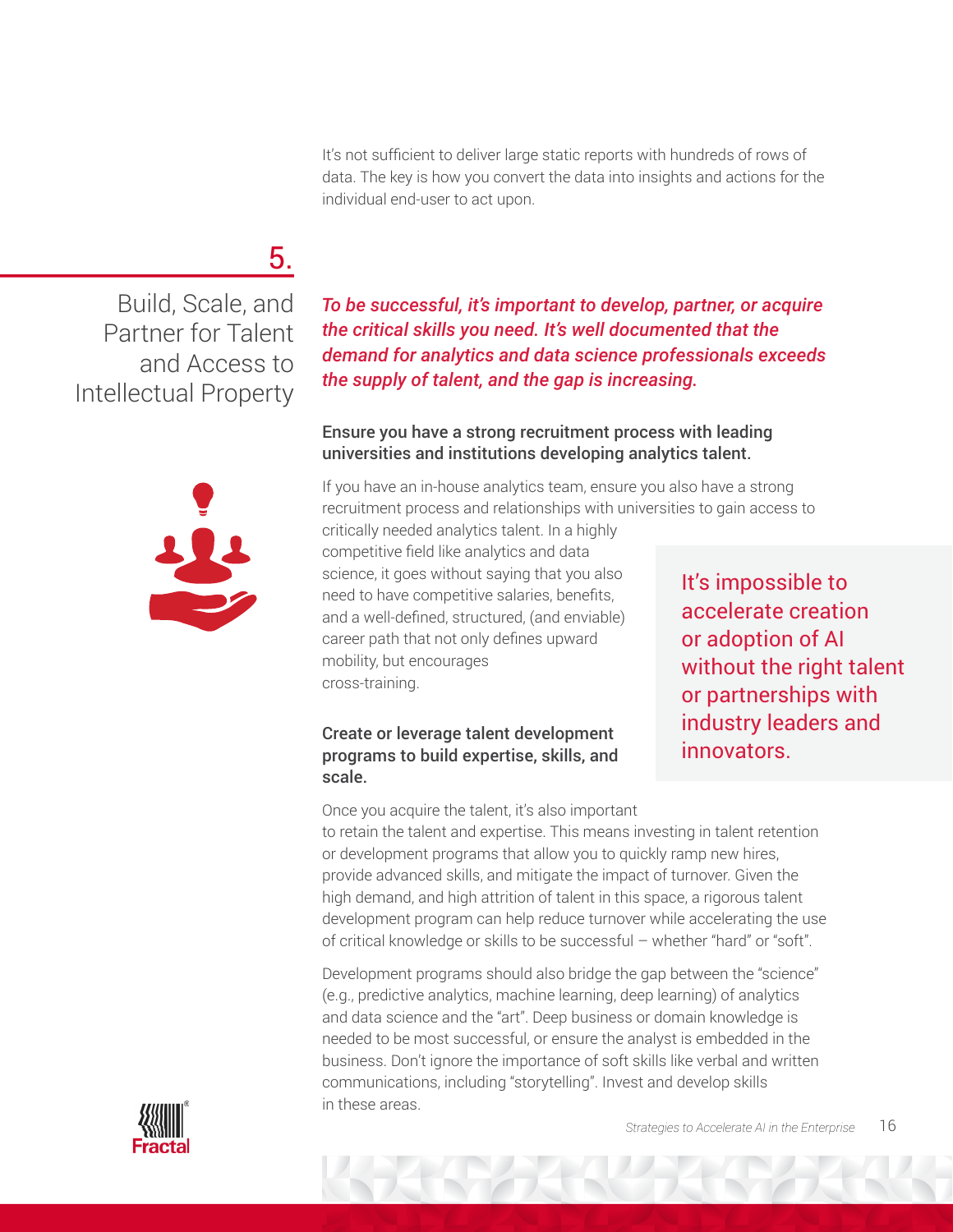#### Utilize a knowledge management platform and tools to share models and best practices.

This will help provide faster, proven solutions to end-users and customers. Invest or create knowledge management systems or platforms, and tools to share analytics models, automate data ingestion, etc. This will help build scale in your analytics organization, speed solutions to the business, and reduce "re-work" or duplication. More time can be spent on new techniques, or insights derived from the data.

#### Build the talent and skills needed in complementary functions to be successful.

Don't overlook the importance of process engineers, IT infrastructure, developers, and project managers. All functions and skills are required in most enterprises to build robust, sustainable AI solutions. If these skills are lacking, it will be difficult to quickly deploy analytics solutions into production.

#### Partner with firms like Fractal Analytics to gain access to critical expertise, skills, and IP.

This will help you extend or complement your in-house capabilities to move faster to meet internal demand. It will help you obtain access to the talent and proven knowledge, skills, and IP solutions necessary to understand the business problem, build the analytics/ML solutions needed to address the business problem, and access leading-edge IP and knowledge from their deep bench of experts and investments in AI. They also have the ability to provide best practices or solutions from other industries or use cases that may accelerate your own efforts. Given the rapid increase in investments in artificial intelligence, partnering with industry thought leaders can also help keep you current on new and emerging technology and IP that can further accelerate your AI initiatives.

### 6.

Organize for Success

*Choosing the right organizational model is also an important factor in accelerating adoption of analytics, machine learning, or AI solutions. There are benefits and drawbacks to choosing a fragmented analytics team vs. one that is centralized in the organization. Consider using a hybrid model to combine the best of both worlds.*

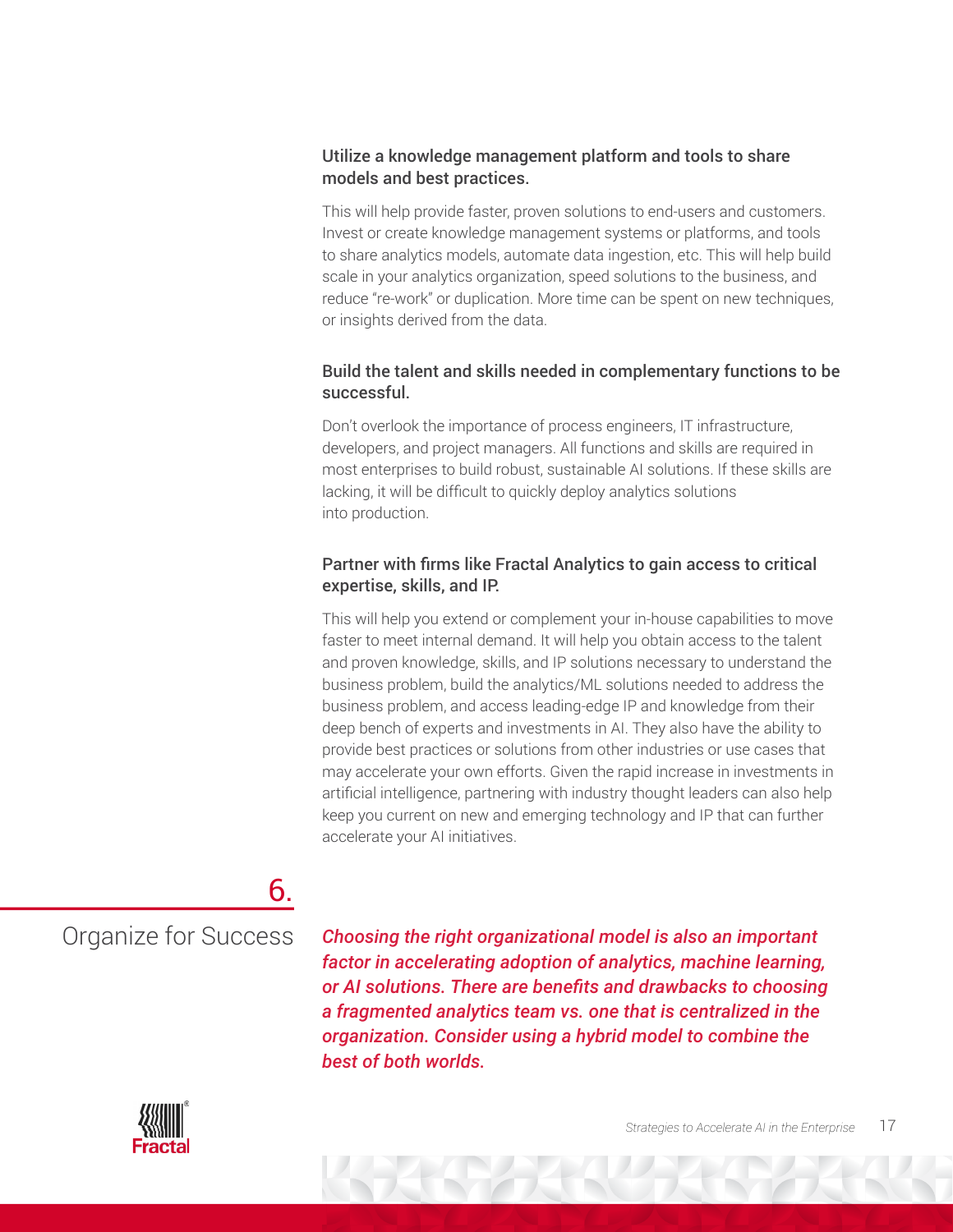

#### Highly dispersed or fragmented analytics talent can create challenges in driving enterprise AI.

If your talent is highly fragmented or staffed in department and/or mid-level functions, it will be extremely difficult to build enterprise-wide solutions. Analytics or AI solutions being developed in fragmented manner may be interesting, "sexy", or possibly breakthrough in some respects, but do they solve the most critical business problems or challenges? Are they aligned or are there competing solutions being developed? Is the work effort strategic, or tactical, and are you leveraging the critical and scarce talent in the most effective manner to achieve your goals? De-centralized analytics organizations may result in some of the following challenges:

- 1) Excessive focus on depart or tactical objectives, not strategic.
- 2) Internal competition for funding, tools, talent, and control.
- 3) Proliferation of BI/Analytics tools or solutions.
- 4) Limited or inability to apply predictive analytics at scale.

5) Difficult or impossible to move or develop talent across the organization.

#### On the other hand, highly centralized analytics organizations run the risk of being irrelevant.

By contrast, highly centralized analytics organizations run the risk of being irrelevant or lack the business knowledge to be successful. Centralized analytics teams can provide scale and the ability to quickly understand, share, and leverage best practices, tools, and methodology which are constantly and rapidly evolving. Characteristics of an overly centralized analytics organization may include:

1) Too rigid or slow in delivering analytics/AI solutions to the business.

2) Disproportionate focus on the science of data and analytics vs. the business impact or outcome.

3) Lack of business knowledge resulting in ineffective or irrelevant solutions.

4) May result in increased growth or proliferation in de-centralized analytics talent.

A well-defined and effective organizational model can accelerate the adoption of analytics and AI solutions in the enterprise.

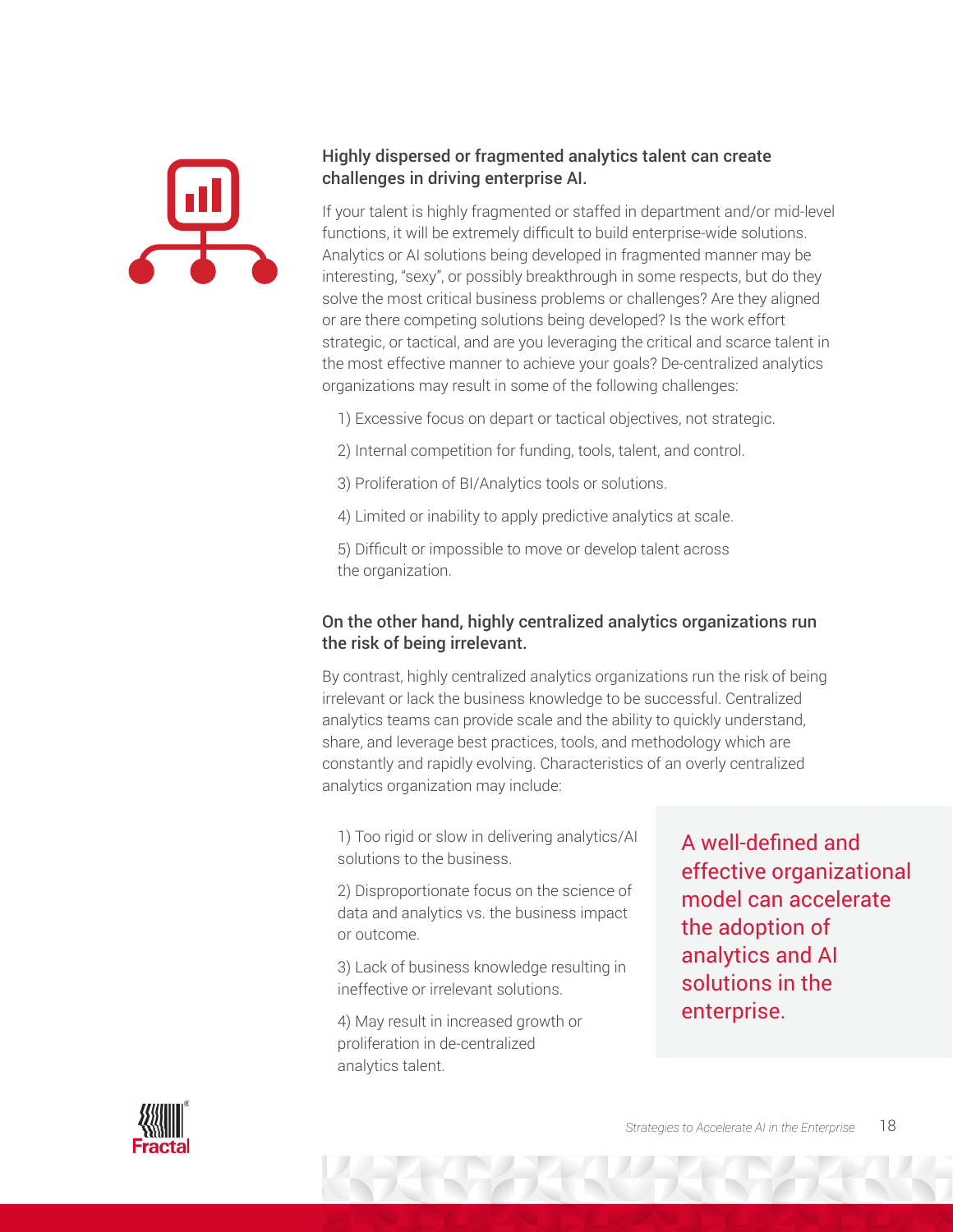#### Consider a hybrid model to combine the best of both worlds.

Therefore, whether you build or partner to acquire your analytics expertise, you must carefully consider how to organize your talent in a way that allows for both expertise and scale in the tools, processes, and techniques of analytics and data science (the "science"), yet also provide for close alignment and understanding of the business and business problems that need to be solved (the "art").

A) Analysts or data scientists must be close to, if not embedded in, the businesses they support in order to better understand the business challenges or processes that need to be improved. Don't "throw the challenge over the fence and hope for the best".

B) A model that provides the best of both worlds is the "hybrid" or "huband-spoke" model. There are different ways to implement these hybrid models and determine where the resources are placed, and who manages them. Overall, this hybrid approach has many advantages over the decentralized or centralized functional models.

No matter which model you choose, it's ideal to have analytics talent remain close to the business. The more they learn and know about the business, the more effective the solutions will be. Conversely, the more remote (physically, intellectually, organizationally) your analytics talent is from the business, the less successful you will be.

## 7.

Create and Strengthen a Culture of Collaboration and Experimentation

*It's also important to build a culture to collaborate, experiment, and innovate. Build a roadmap that delivers early and frequent "wins", and communicate the progress and wins throughout the enterprise to inform, "de-mystify", and rally support for your AI initiatives.*

#### Remember that AI is a journey.

It's a journey. Be willing to fail, learn quickly, adapt, and test again. The organization will learn. As you do so, collectively the organization will also learn how to better utilize analytics and AI to solve more complex questions or problems, and learn how to be more proactive in applying the solutions and outputs.

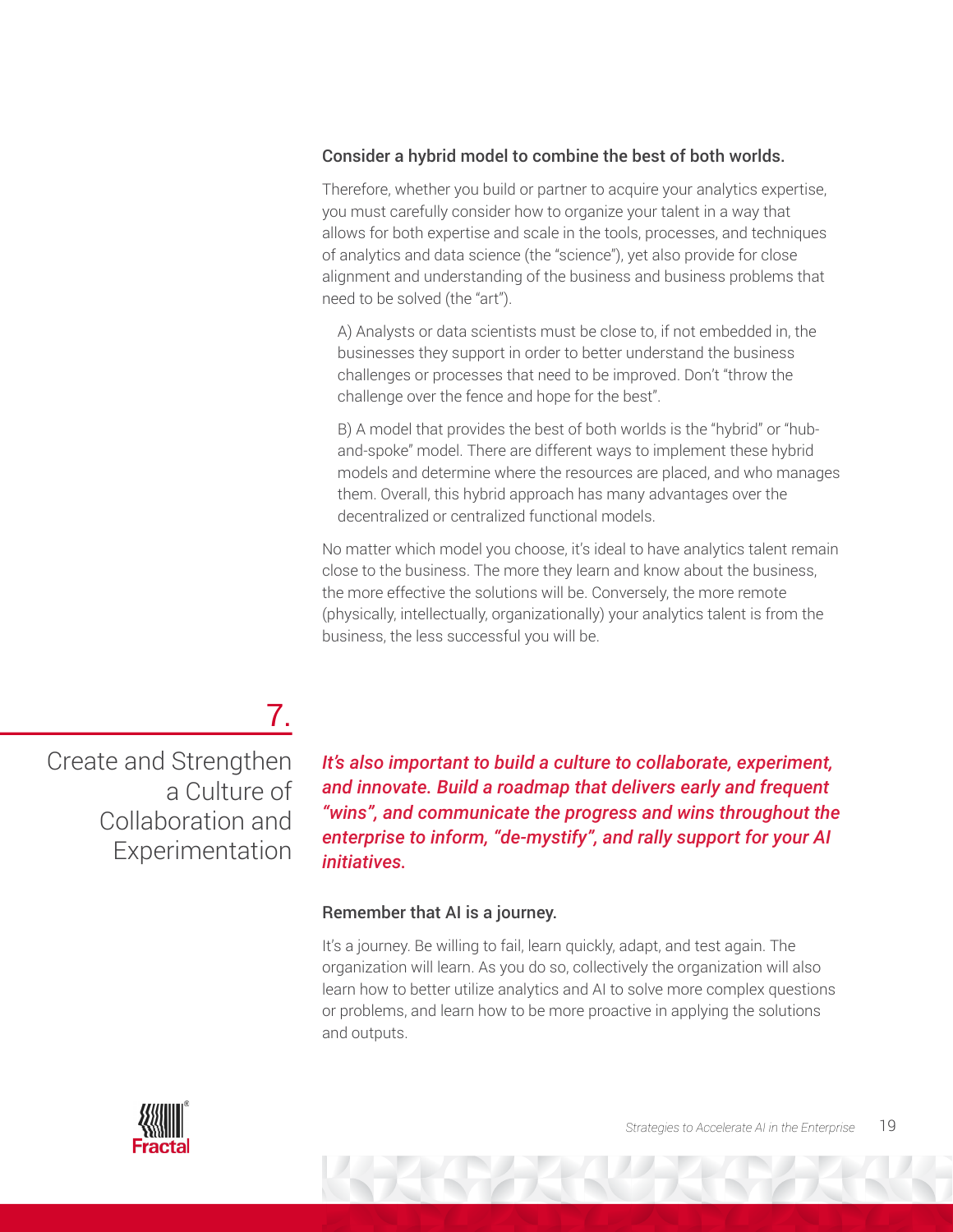

#### Enable collaboration and teamwork.

Provide incentives, KPIs, or metrics to encourage coordination across functions like business, operations, IT, and analytics to work together. Engage the right subject matter experts. AI is not a problem nor solution that is solely in the realm of data scientists or IT. You need the operational, business, and technical expertise to ensure that the analytic outputs solve the business problem or challenge. It requires effective collaboration by business, operations, analytics, and IT experts to solve complex challenges and design,

deploy, optimize, and maintain solutions leveraging ML and AI.

#### Identify internal champions, thought leaders, and change agents to help drive cultural awareness and adoption.

Don't underestimate the challenge or importance of cultural acceptance and adoption.

Identify and build champions or change agents who can help drive the cultural

awareness and adoption needed to gain traction. Ensure they are recognized as key leaders and operate at a level or in a function that is strategic enough to make an impact. They are instrumental in achieving and communicating early wins and gaining buy-in from their peers, coworkers, and team members. Champions can also provide honest and frank feedback which can help improve the solutions you deliver which can ultimately accelerate broader adoption.

#### Build your roadmap to yield early wins and successes to increase confidence and momentum.

Build your projects or roadmap in a manner to yield early wins or successes. This will enhance confidence and demonstrate the value or impact of the investments in big data, analytics, and AI. If you are successful in doing so, you will gain further buy-in from the sponsoring business or executives to invest, move faster, and more broadly if they understand the value and impact to the corporation.

#### Communicate early wins and successes to provide encouragement and support for the journey.

Communicate the progress throughout the enterprise to garner broader support and momentum for further investments, collaboration, and buy-in.

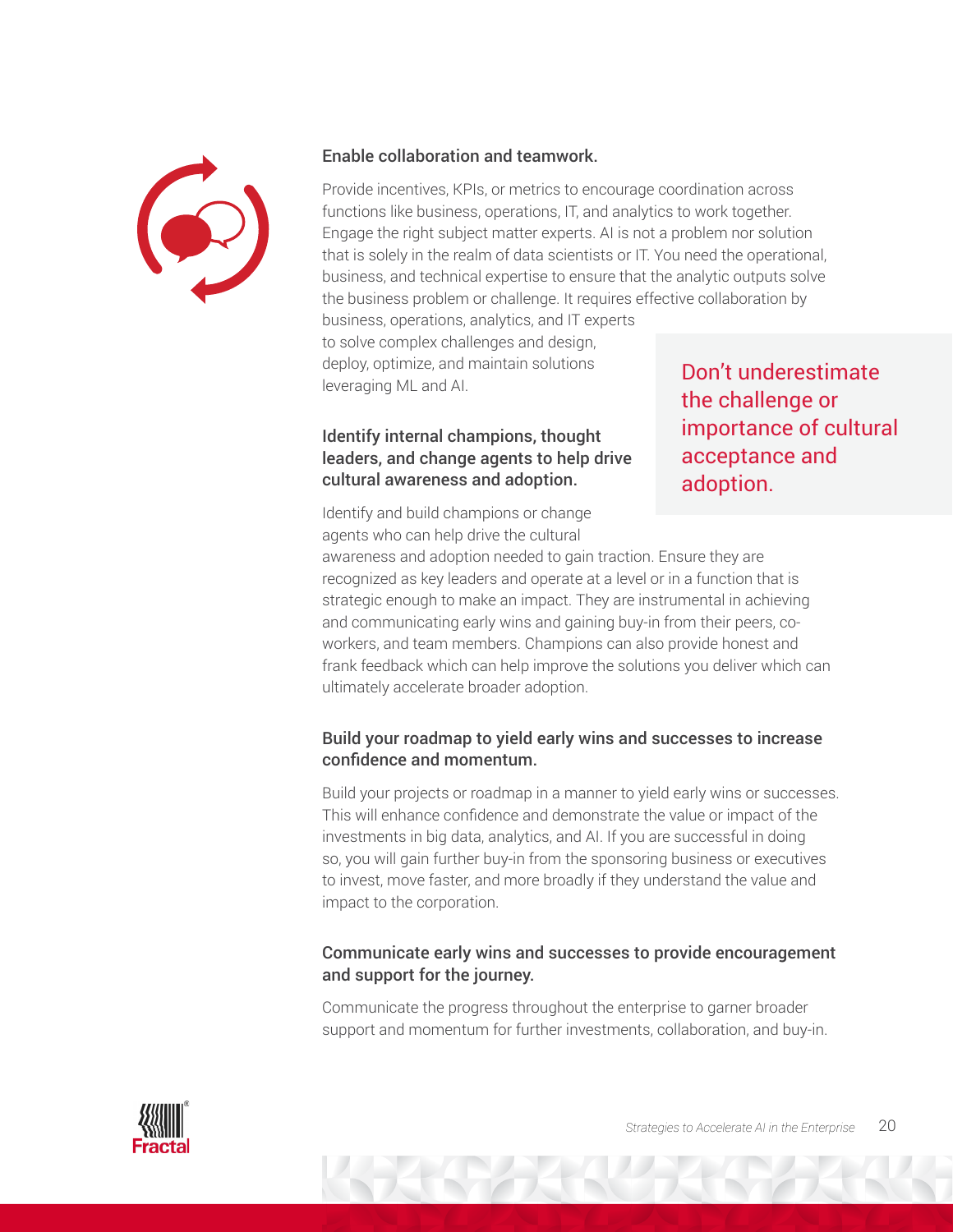Communications should start with the CEO in order to instill the importance throughout the enterprise. Change management is paramount to success in implementing AI in the enterprise in order to offset resistance, fear, uncertainty, or questions over the ROI of AI, and potential impact to the organization.

#### Be aware of obstacles, roadblocks or even "blockers", and take appropriate action.

Internal competition for talent, data, control, or even "storytelling" work against the greater good. The more internal silos and competition you have, the slower you will be in adoption and gaining the benefits of analytics or AI to benefit the enterprise.

#### Determine an objective way to recognize the impact of the investments being made and impact to the bottom line.

Speaking of ROI, determine a way to equitably measure the impact of analytics or AI vs. the business decision or action. The impact of analytics (or AI) may be "watered down" if the value of the work is hidden, understated, or misunderstood. Alternatively, proclaiming excessive impact due to the analytics output vs. the business action can result in distrust.

### The Next AI Conversation

In closing, there are many critical elements required to adopt or accelerate analytics and AI solutions in an enterprise. In an ideal state, these strategic elements work in an orchestrated fashion to enhance the chance for success. This doesn't suggest you cannot be successful if all of these elements are not in place, or mature throughout the organization. However, senior executives and leaders who utilize these strategies will be more successful in implementing or accelerating their analytics and AI initiatives. Ultimately, enterprises which make AI a strategic priority or imperative will create a competitive advantage in the marketplace.

#### The Next Step

Contact us at Fractal Analytics to have a conversation to see how we can help you in your journey.